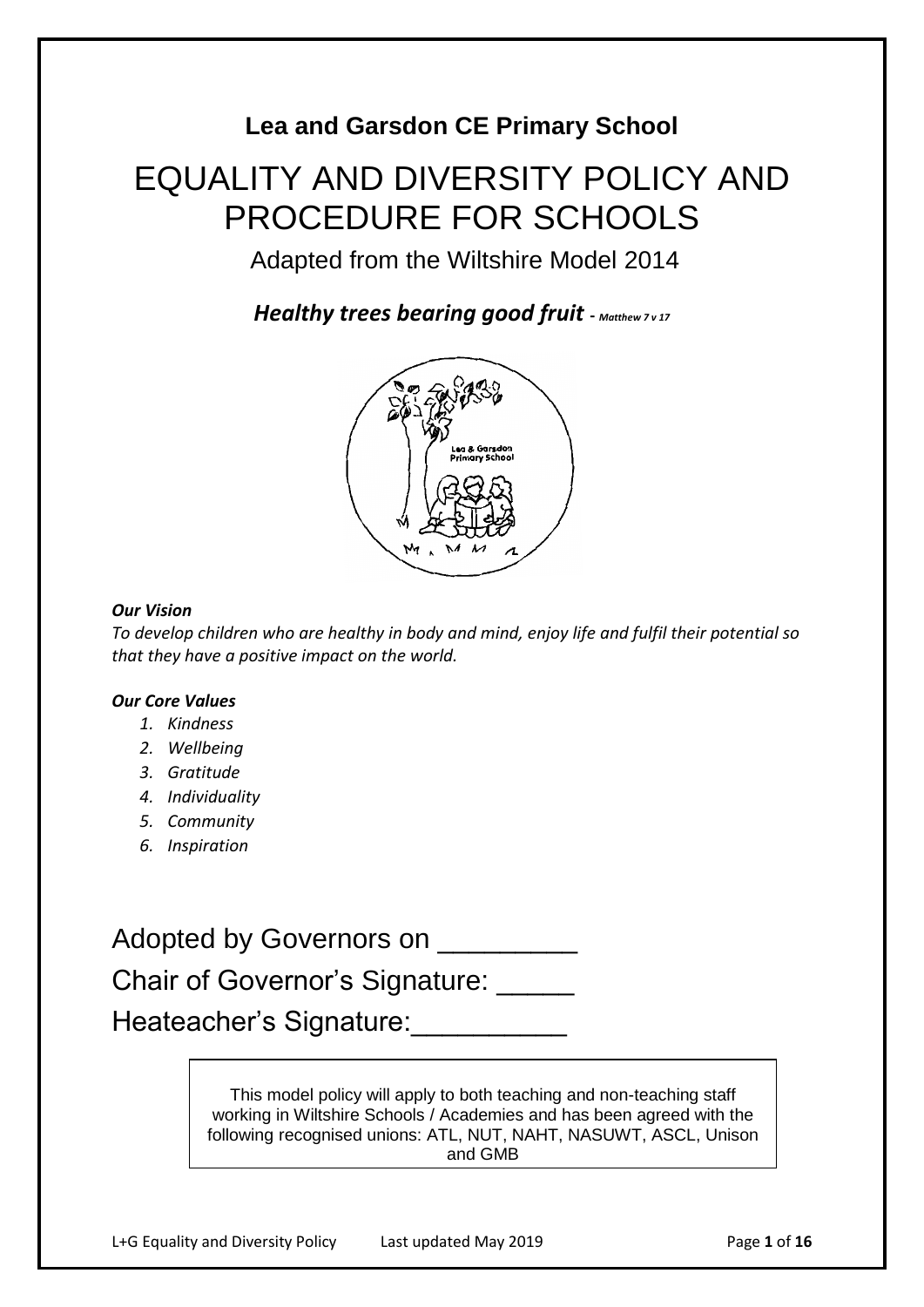# Index

Section Page

| What is it?                                                 | 3                       |
|-------------------------------------------------------------|-------------------------|
| Who does it apply to?                                       | 3                       |
| When does it apply?                                         | 3                       |
| When does the policy not apply?                             | 3                       |
| The public sector equality duty                             | 3                       |
| What are the main points?                                   | $\overline{\mathbf{4}}$ |
| Equality and Diversity policy statement                     | 5                       |
| Equalities and key school / academy policies & procedures 6 |                         |
| Policies which provide flexibility                          | 8                       |
| Equal pay                                                   | 8                       |
| Workforce monitoring                                        | 9                       |
| Setting and publishing Equality Objectives                  | 9                       |
| Acceptable/unacceptable behaviour at work                   | 10                      |
| Breaches to this policy                                     | 10                      |
| Types of discrimination and what do they mean               | 11                      |
| Roles and responsibilities - headteacher / principal        | 12                      |
| Roles and responsibilities – employee                       | 14                      |
| <b>Frequently Asked Questions</b>                           | 14                      |
| Relevant legislation                                        | 15                      |
| Advice and guidance                                         | 15                      |
| For further advice                                          | 15                      |
| Relevant legislation                                        | 16                      |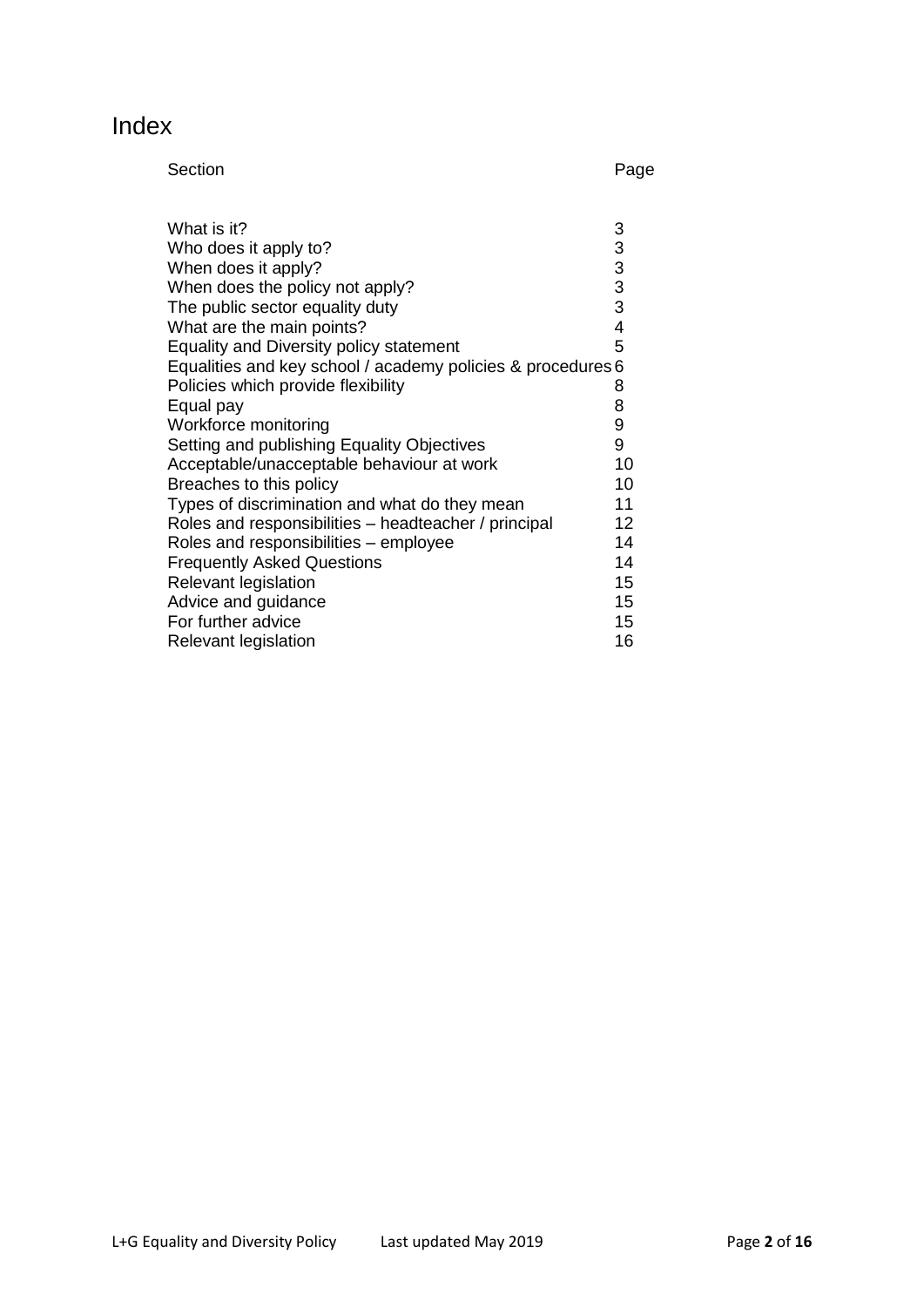# **What is it?**

1. The Equality and Diversity procedure and policy details the schools approach to equality and diversity to ensure fair and lawful practices and procedures at all times throughout recruitment and employment. This policy is closely linked with the Dignity at Work policy and takes in to account changes under the Equality Act 2010.

#### **Who does it apply to?**

- 2. This policy and procedure applies to all employees and prospective employees (job applicants and prospective job applicants) of Lea and Garsdon CE Primary School.
- 3. The school is also committed to equality in relation to all workers, contractors, sub-contractors, consultants, agency workers, employees on seconded from other organisation, governors and volunteers and these groups are expected to adhere to the principles set out in this policy and procedure whilst undertaking work or tasks for the school.
- 4. The Equality Act 2010 also extends protection against unlawful discrimination to ex-employees. The school will be mindful of this in relation to matters concerning ex-employees including the provision of an employment reference.

#### **When does the policy apply?**

5. This policy and procedure applies at all times including prior to employment, during the recruitment process, and throughout employment at the school / academy.

# **When does the policy not apply?**

6. There are no exemptions under this policy.

# **The Public Sector equality duty**

#### **General equality duty**

- 7. It is a legal requirement under the Equality Act that all schools and academies are required in the exercise of their functions, to have due regard to the need to:
	- Eliminate discrimination, harassment and victimisation and other conduct prohibited by the Act.
	- Advance equality of opportunity between people who share a protected characteristic and those who do not.
	- Foster good relations between people who share a protected characteristic and those who do not.
- 8. These are often referred to as the **three aims** of the general equality duty.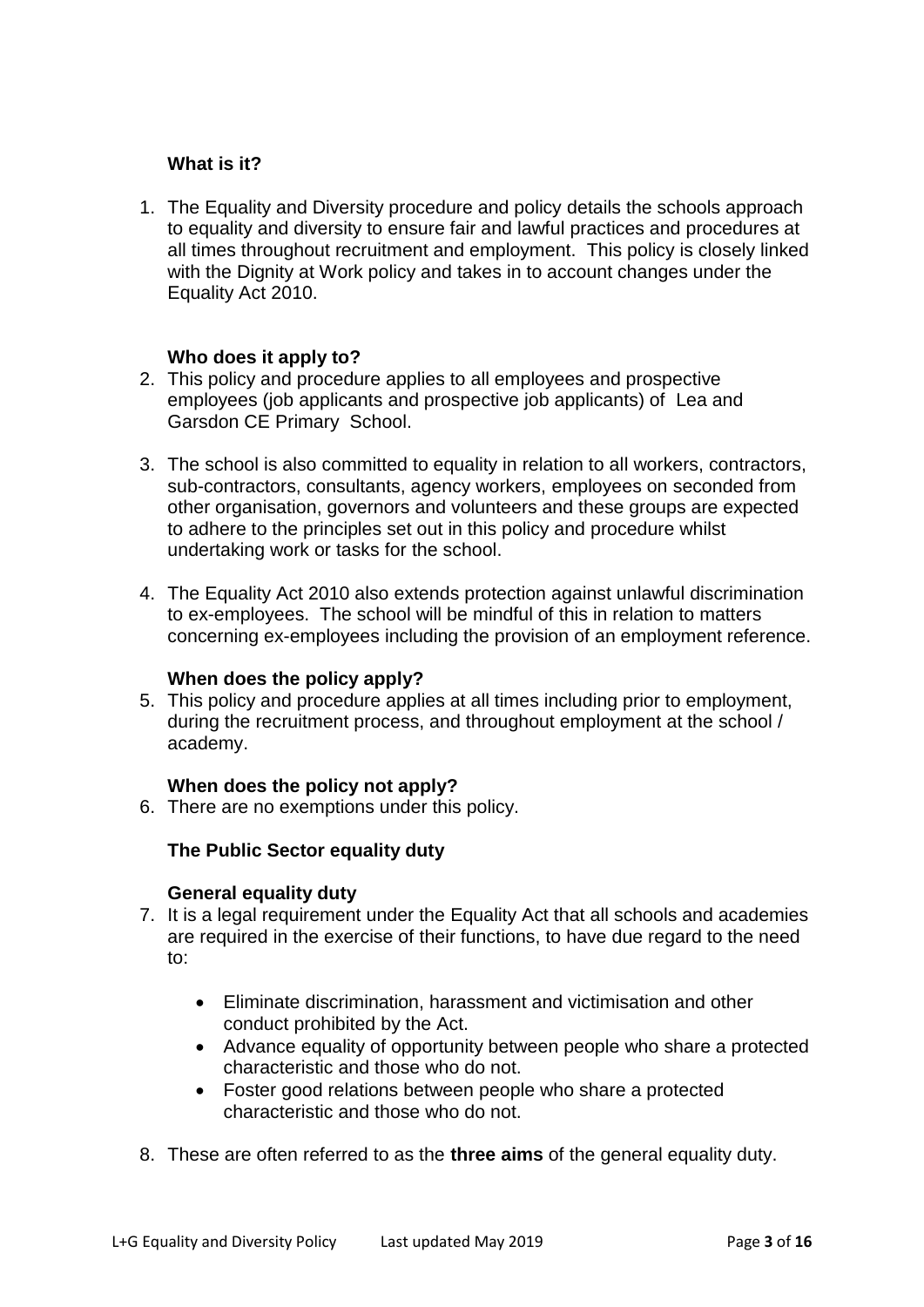- 9. The Equality Act explains that the second aim (advancing equality of opportunity) involves, in particular, having due regard to the need to:
	- Remove or minimise disadvantages
	- Take steps to meet different needs
	- Encourage participation where it is disproportionately low.
- 10.The Equality Act clarifies that meeting different needs includes (among other things) taking steps to take account of disabled people's disabilities. It describes fostering good relations as tackling prejudice and promoting understanding between people from different groups. It explains that compliance with the general equality duty may involve treating some people more favourably than others.
- 11.To comply with the general equality duty, a school / academy needs to have due regard to all three of its aims.

#### **What are the main points?**

- 12.The school / academy is committed to employment policies, procedures and practices which do not discriminate unfairly or unlawfully against anyone and which promote equality and diversity for all and aim to ensure equality of outcome through equality impact assessment.
- 13. On coming in to force on the 1 October 2010 the Equality Act 2010 consolidated and harmonised much of the previous discrimination legislation (which has now been repealed) and introduced some new changes which have been built in to this policy and procedure as appropriate. Further details about the changes can be found in ACAS guide The Equality Act – What's new for employers? and in the guide to the equality and diversity policy and procedure as well as the guide to recruitment - Equality Act 2010 update. In brief the main areas of change following the implementation of the Equality Act 2010 are set out below:
	- identifies nine characteristics which are protected under the act from direct and indirect discrimination, harassment and victimisation in services and public functions, premises, work, education etc;
	- introduces the concept of discrimination arising from disability;
	- prevents employers asking questions relating to an employee's health by restricting when employers may ask any pre-employment health questions;
	- increases the powers of employment tribunals;
	- applies the definition of indirect discrimination to all protected characteristics;
	- extends protection to people who are associated with a person who has a protected characteristic or in circumstances where a person is discriminated against because they are perceived to have a protected characteristic;
	- makes provision for pay gap information relating to gender to be published (although this is not yet in force);
	- allows positive action in regards to recruitment and promotion.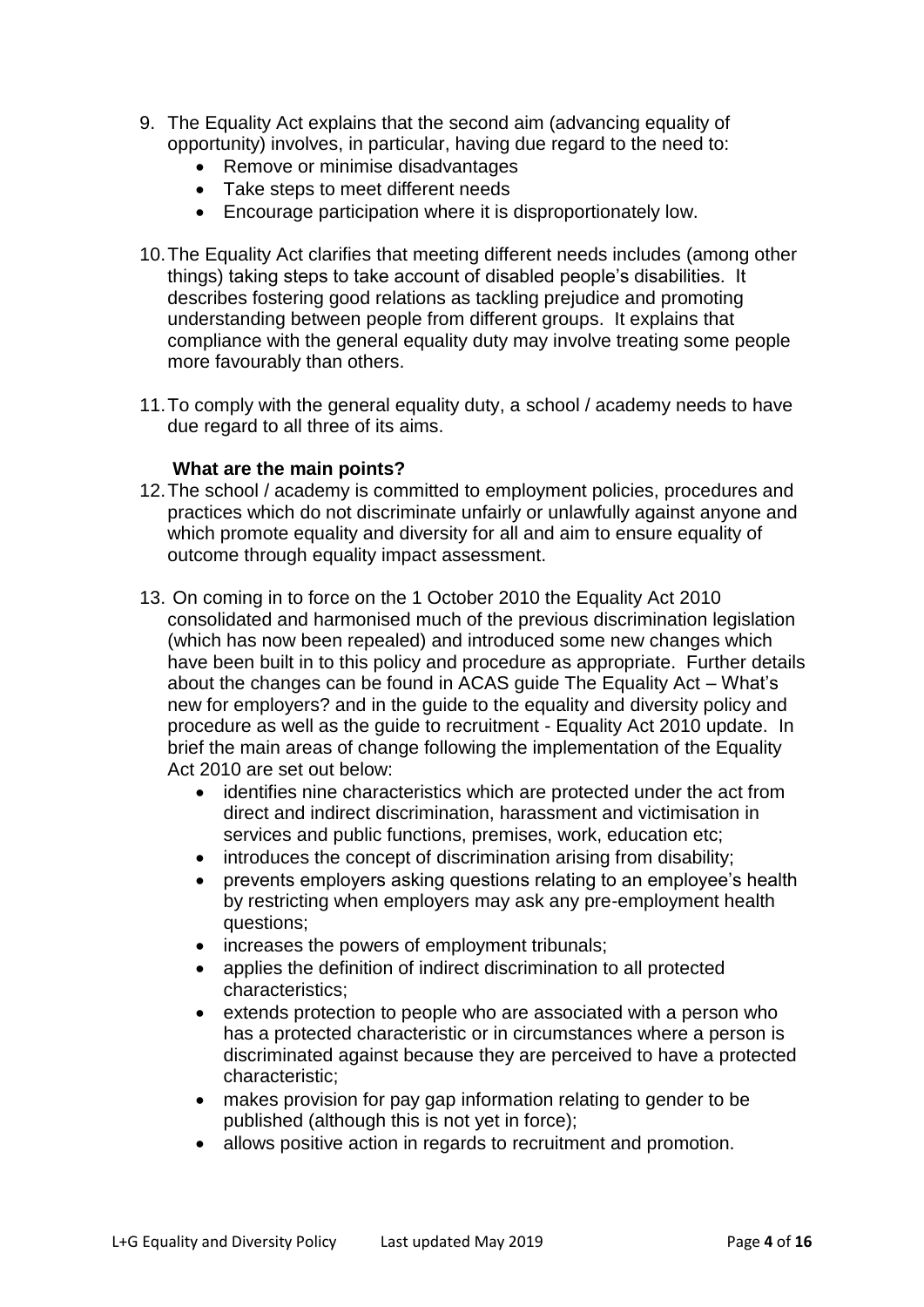- 14.The 'protected characteristics' which qualify for protection from discrimination under the act include:
	- $\bullet$  Age
	- Disability
	- Gender reassignment
	- Marriage and civil partnership
	- Pregnancy and maternity
	- Race
	- Religion and belief
	- Sex
	- Sexual orientation
- 15.This policy and procedure also sets out details of the different types of discrimination.
- 16.This policy and procedure also provides details of:
	- how the school / academy will apply this policy to other school employment policies and procedures
	- how the school / academy will monitor this policy
	- the rights and responsibilities of everyone to whom the policy applies
	- what is acceptable and unacceptable behaviour at work
	- how to raise a concern or complaint
	- the procedure for dealing with breaches to the policy
- 17.The following policy and procedure is also directly linked and forms part of this policy and procedure.
- 18.Disability Support policy and procedure

# **Equality and Diversity policy statement**

19.The school / academy believes in equality of opportunity throughout employment (including pay, training & development, recruitment and retention) and commits to developing policies, practices and procedures that promote equality and diversity and anti-discriminatory practices.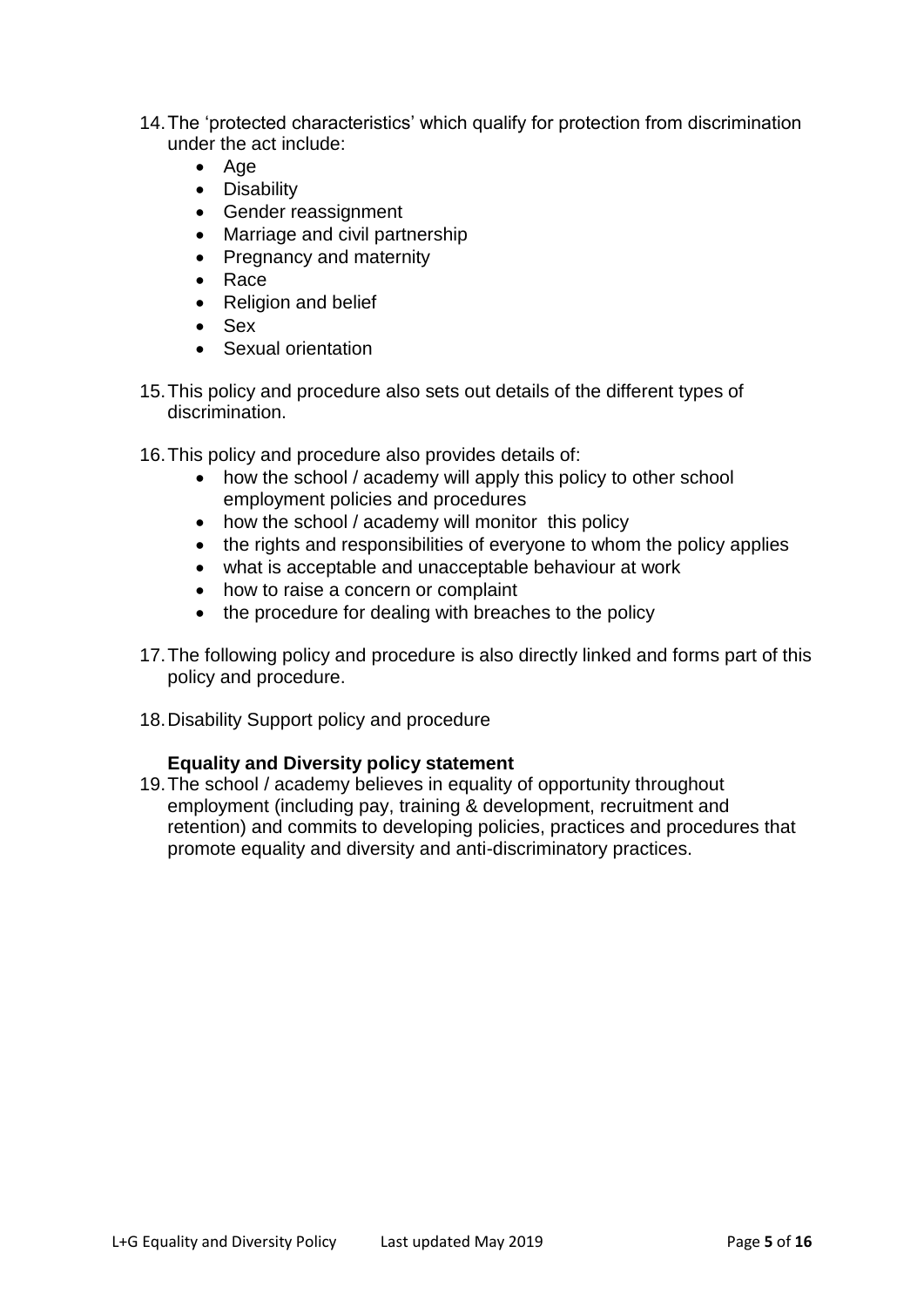- 20.Employees of the school / academy should understand and accept that there is a diverse workforce and that everyone has the right to be treated with dignity and respect and afforded equality of access to opportunities that are available within the working environment. By valuing diversity this means the school / academy recognise and embrace that everyone has unique identities which will help to ensure that the school / academy can provide the best services possible. These can include, but are not limited to race, gender, disability, age, sexual orientation, religion or belief, pregnancy and maternity, marriage or civil partnership or gender reassignment.
- 21. No employee will receive less favourable treatment or be disadvantaged by policies, procedures, conditions or requirements which cannot be shown to be justifiable. Recruitment processes will ensure that individuals are short listed, selected and promoted solely on the basis of their relevant merits and abilities.
- 22. The school / academy justification of positive action includes guaranteeing an interview to all job applicants who declare a disability at the application stage who meet the essential requirements of the person specification and consider them on their abilities.

# **Equalities and key school / academy policies and procedures**

23.Details of equalities issues in relation to key school / academy policies and procedures are set out below and specific details are also included in the relevant policies and procedures and associated guidance and toolkits which accompany these documents.

### **Recruitment (including promotion)**

- 24.The school's / academy's recruitment policy and procedure together provides the headteacher / principal, governors and any other employees undertaking recruitment with a fair and equitable process for recruiting to vacancies at the school / academy. The school / academy will follow the policy and procedure to ensure that appointments are based on:
	- candidates' ability to do the job (based on skills, experience and knowledge)
	- equality of opportunity
	- current legislation
- 25. For those who apply for a post with the school as a prospective or existing employee, the recruitment policy and procedure contain the following measures to assist with equality:
	- if they are a disabled candidate and have declared this on the application form, the school / academy will guarantee an interview if they meet the essential criteria in the person specification;
	- Reasonable adjustments to ensure that barriers can be removed for candidates with protected characteristics who might otherwise be placed at a substantial disadvantage. This could be at any stage from application to attending the interview or considering adjustments for the post itself;
	- Positive action may be used on an individual case by case basis to address under represented or disadvantaged groups.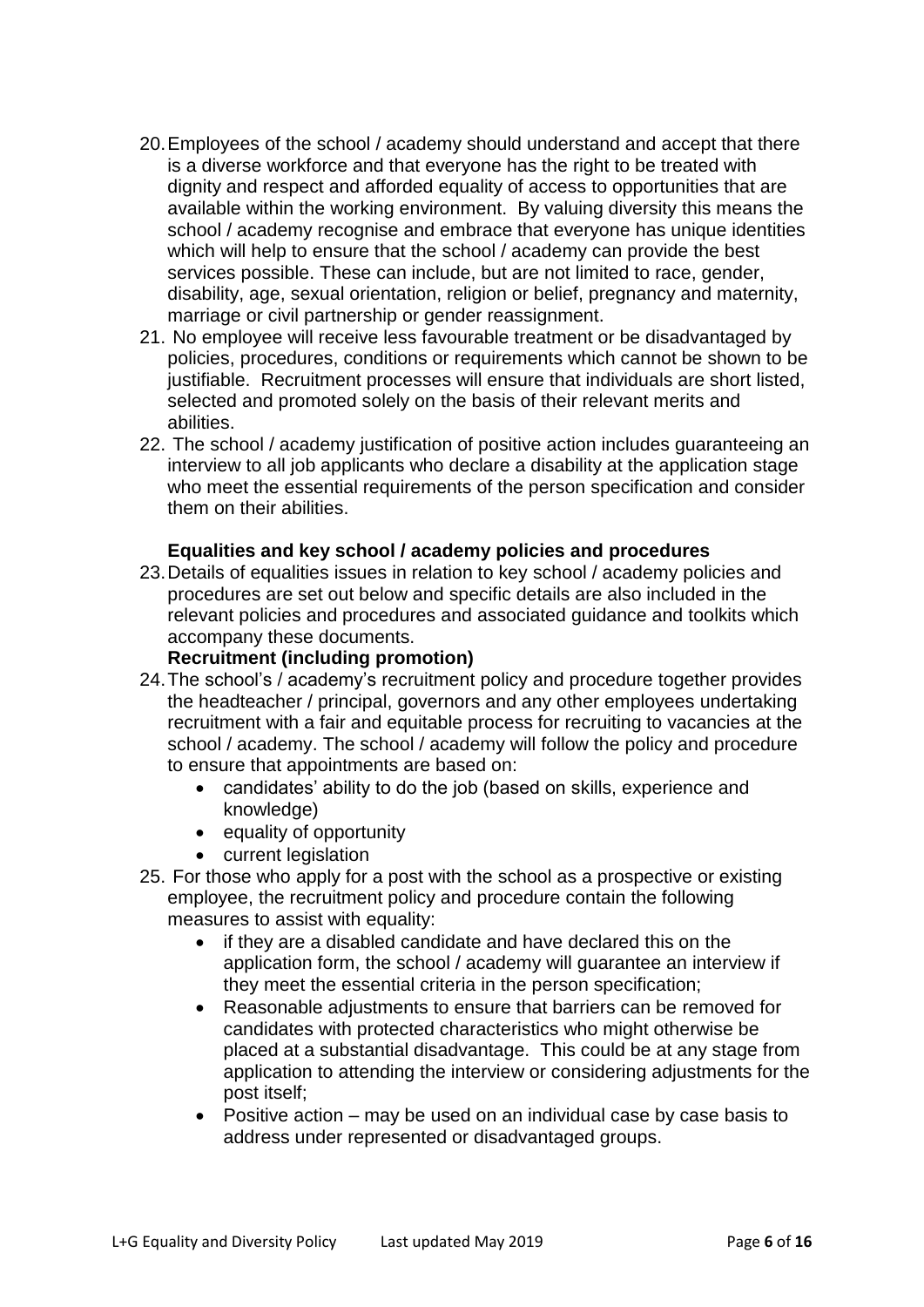- 26. In line with the Equality Act 2010 the school / academy should not ask applicants questions about their health before they are made an offer as the preferred candidate
- 27.The school / academy will ask a preferred candidate to complete a preemployment health questionnaire once they have been offered work on a conditional or unconditional offer. The school should not unfairly discriminate against on the basis of the information provided in the health assessment and the Headteacher / Principal / recruiting person is responsible for making reasonable adjustments where appropriate.
- *28.* For further specific information see the "*[guide to recruitment -](http://thewire.wiltshire.council/hrdirect/equalityanddiversity/equalopportunities/recruitmentguideequalityact2010update.htm) Equality Act [2010 update](http://thewire.wiltshire.council/hrdirect/equalityanddiversity/equalopportunities/recruitmentguideequalityact2010update.htm)".*

#### **Induction**

29.New starters at the school / academy will be directed to a copy of this equality and diversity policy and procedure.

#### **Terms and Conditions of work**

30.All employees at the school / academy have a range of terms and conditions which should be applied fairly and equitably to you. These are set out in their statement of particulars and include pay, grade, hours of work, holiday entitlement other leave, sickness entitlement, notice periods, allowances etc.

#### **Training and development**

- 31.Access to training and development will be related to the needs of the job, the available resources and by an assessment of the employee's needs. The headteacher / principal will identify employee training needs in consultation with the employee An employee is also able to make requests for training either through supervision, appraisal or informally.
- 32. Where appropriate, if the employee has a disability or another protected characteristic the Headteacher / principal will consider reasonable training and development adjustments in relation to access and support to training. Training may be provided as a suitable adjustment in itself.
- 33.Where an employee has declared that they have a disability at any time during their employment the Headteacher/ principal (or relevant school manager) should ensure that there is a mechanism in place to discuss, at any time, but at least once a year, (with periodic reviews) what can be done to make sure that employees develop and use their abilities. This discussion can take place as part of employee's annual performance appraisal. Further advice on reasonable adjustments may be sought via the school HR advisory team.
- *34.* Positive action may be considered in relation to training on a case by case basis to address disadvantage or under-representation or to meet the particular needs of those who share a protected characteristic. See "*guide to recruitment - Equality Act 2010 update".*

#### **Key school / academy policies and procedures**

35. Written policies and procedures exist to ensure that that there is a fair and equitable process for managing all key HR issues such as disciplinary, grievance, work performance, absences and circumstances which involve an employee leaving the school / academy.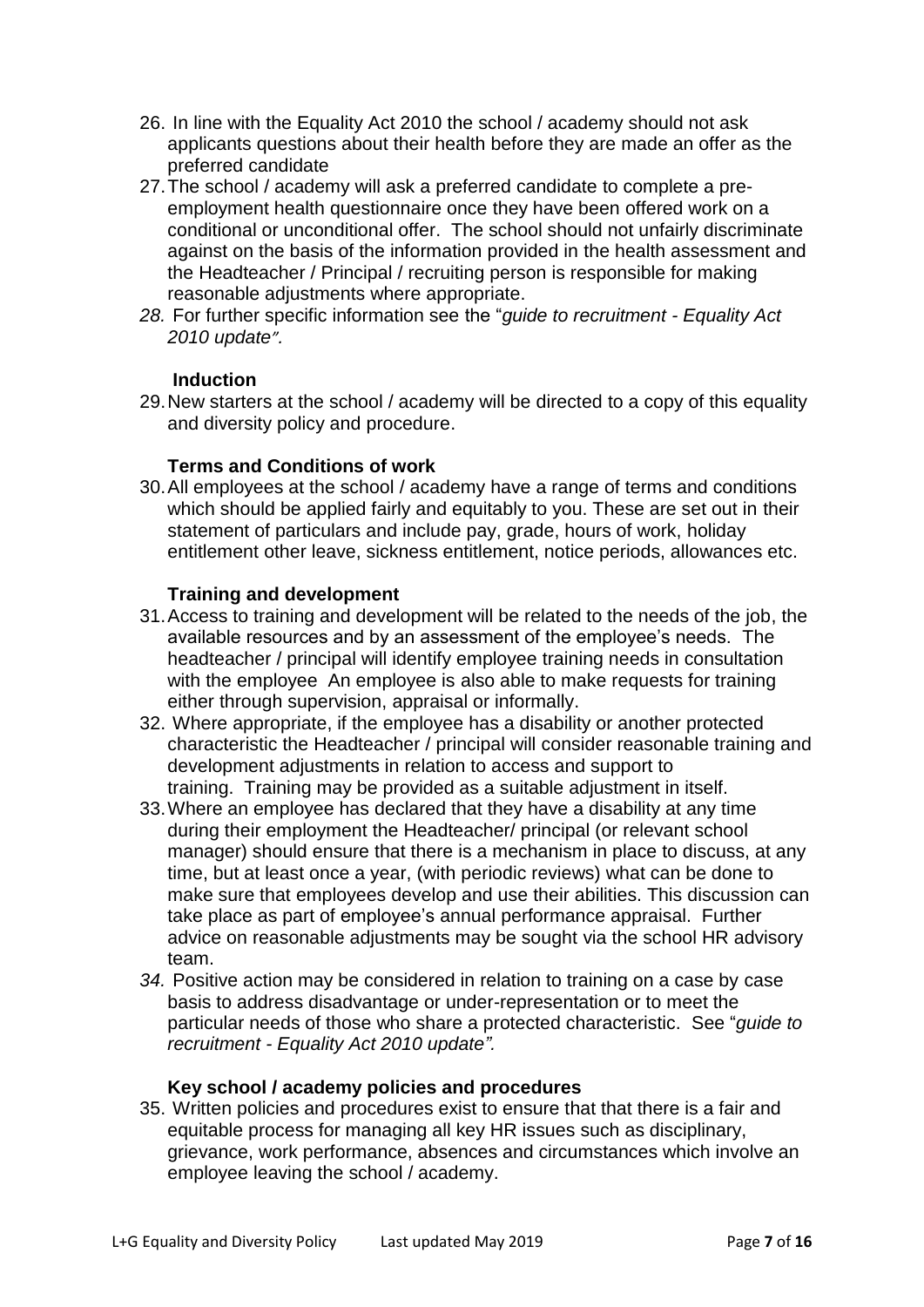- 36. Key school / academy employment policies and procedures which have been adopted and are the model ones recommended by Wiltshire Council have also been equality impact assessed which includes an assessment of the outcome and impact to reduce the potential for discrimination and highlight good practice.
- 37. The Headteacher / Principal should ensure that where they (or their delegated colleague or governor) are taking action via a formal procedure that:
	- they are accompanied by a Education HR case adviser or another senior manager at any formal meetings where formal action may/may not be taken.
	- The employee is given the opportunity to be accompanied by a trade union representative or work colleague at any formal meetings (as appropriate to the policy).
	- they give consideration to the potential impact of protected characteristics in relation to operation of the policy and on final decisions, including making reasonable adjustments.
- 38. In relation to the sickness absence management policy and procedure for an employee who has a disability the Headteacher / principal will need to take this in to account in terms of assessing the impact of the disability on overall absence levels and whether a [reasonable adjustment](http://thewire.wiltshire.council/hrdirect/equalityanddiversity/supportfordisabledemployees/disabilitysupportinworkplacepolicyprocedure.htm) would help with attendance. Advice from the Education HR advisory team should also be sought in these circumstances.
- 39.Disability provisions are also available under the absence management policy and procedure in relation to [time off to attend appointments relating to the](http://thewire.wiltshire.council/hrdirect/sicknessabsencetimeoff/sickness/sicknessabsencemanagementpolicy.htm)  [employee's](http://thewire.wiltshire.council/hrdirect/sicknessabsencetimeoff/sickness/sicknessabsencemanagementpolicy.htm) disability.

# **Policies which provide flexibility**

- 40.The school / academy have a number of policies and procedures aimed at providing an employee with the opportunity to request flexibility at work which can also assist with improving access to the workplace. These are:
	- Flexible retirement
	- Flexible working for parents and carers of adults
	- Career break scheme
- 41. For applications for flexibility the headteacher / principal will take in to account circumstances where an employee makes an application in connection with someone associated with the employee, who has a protected characteristic e.g. requesting reduced hours to care for a disabled parent or partner.

# **Equal pay**

42.The Equality Act 2010 states that men and women doing equal work, rated as equivalent or work of equal value are entitled to equal pay (unless there is a material factor which is not gender related that means that they should be paid differently) and that employers may wish to carry out a pay audit to ensure that men and women are getting equal pay. This part of the Equality Act makes provision for the publishing of data relating to pay in order to enable an objective assessment of the gender pay gap, although this has not yet (and may not) come into force.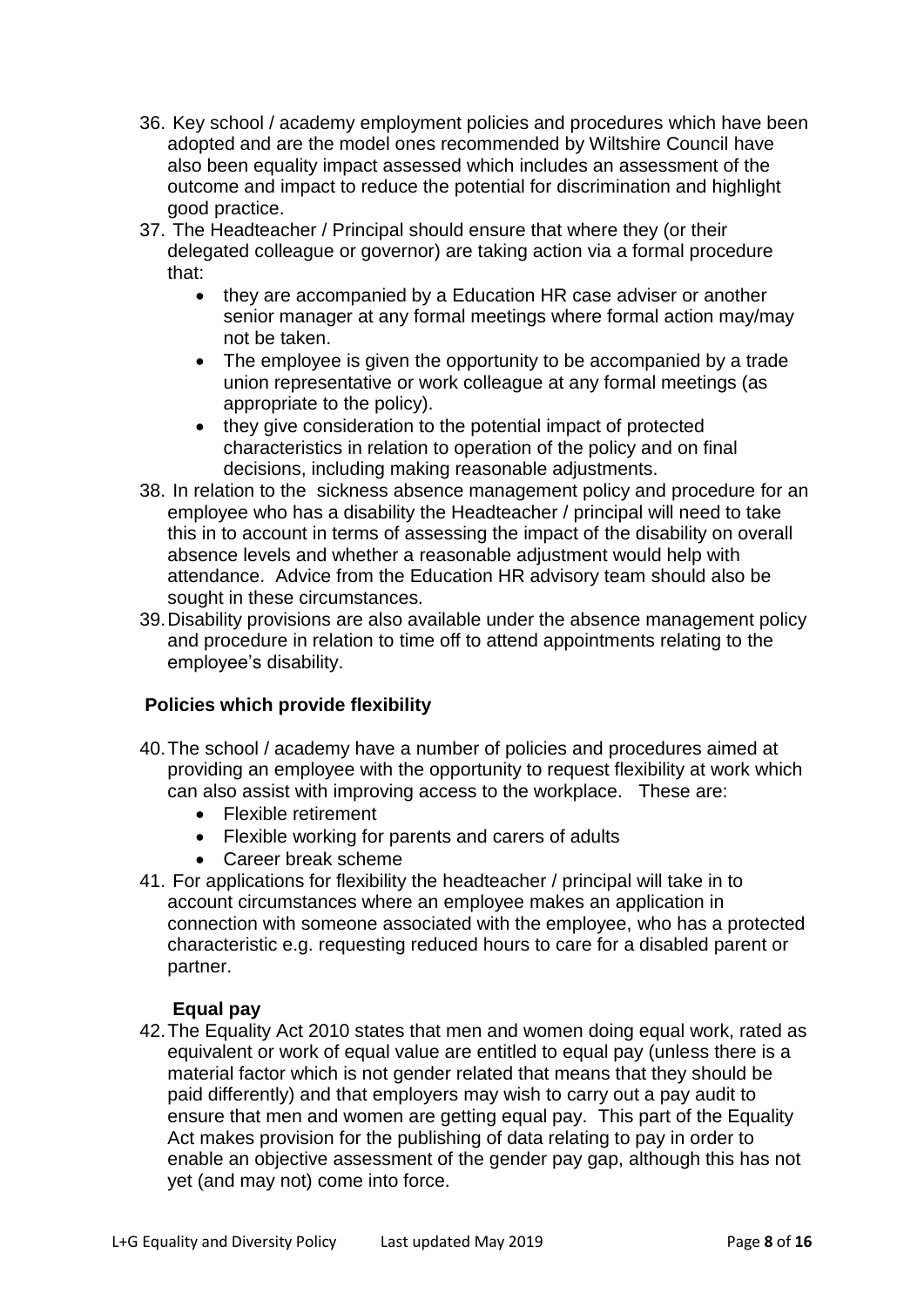43.In 2007, the council undertook a pay reform process which included support staff posts at this school, to ensure a robust system of job evaluation, ensuring all jobs are assessed objectively and paid fairly in relation to other jobs across the council and schools.

# **[Workforce monitoring](http://thewire.wiltshire.council/)**

- *44.*The Equality Act has clarified the general public sector and specific duties in relation to data collection and monitoring information.
- 45. All schools and academies are expected to:
	- collect and use enough workforce data and monitoring information to effectively meet the general equality duty.
	- publish some information about the impact of their employment functions on people with the different protected characteristics in order to demonstrate compliance with the general equality duty.
- 46.Diversity monitoring is not just the collection of statistical information, but an annual process of analysis and evaluation which informs policy developments and process changes. The monitoring and evaluation cycle should:
	- Highlight possible inequalities
	- Investigate their causes
	- Remove, mitigate or justify any discrimination or disadvantage
	- Develop appropriate positive action initiatives
	- Evaluate the effectiveness of any changes
- 47.The headteacher / principal will produce an annual report on workforce equality and diversity information for the governors. This provides the opportunity for consideration of information in the context of the school's / academy's workforce planning and potential positive action in appropriate areas.
- 48.For those school / academies **with 150 or more employees the information on workforce monitoring must be published on their website.** Schools / academies must do this annually by the 6 April each year. See guidance to "*The Equality Act 2010 – Departmental advice for school leaders, school staff and governing bodies in maintained schools and academies*". This document can be found at [www.gov.uk/government/publications](http://www.gov.uk/government/publications) and search for the document using reference DFE-00296-2013.

49. Further advice is provided in the "*Guide for schools / academies on employee related workforce monitoring documentation to publish in accordance with the Equality Act 2010*" that can be found on the school / academy HR online site

# **Setting and publishing Equality Objectives**

- 50.All schools / academies must prepare and publish one or more equality objectives that it thinks it needs to achieve to further any of the aims of the general equality duty in relation to related information. Once done it should be reviewed and updated at least every four years after that date.
- 51. The objectives must be specific and measurable.
- 52.The equality objectives that a school publish as part of the requirement as detailed in the specific duties of the Equality Act will be clearly defined and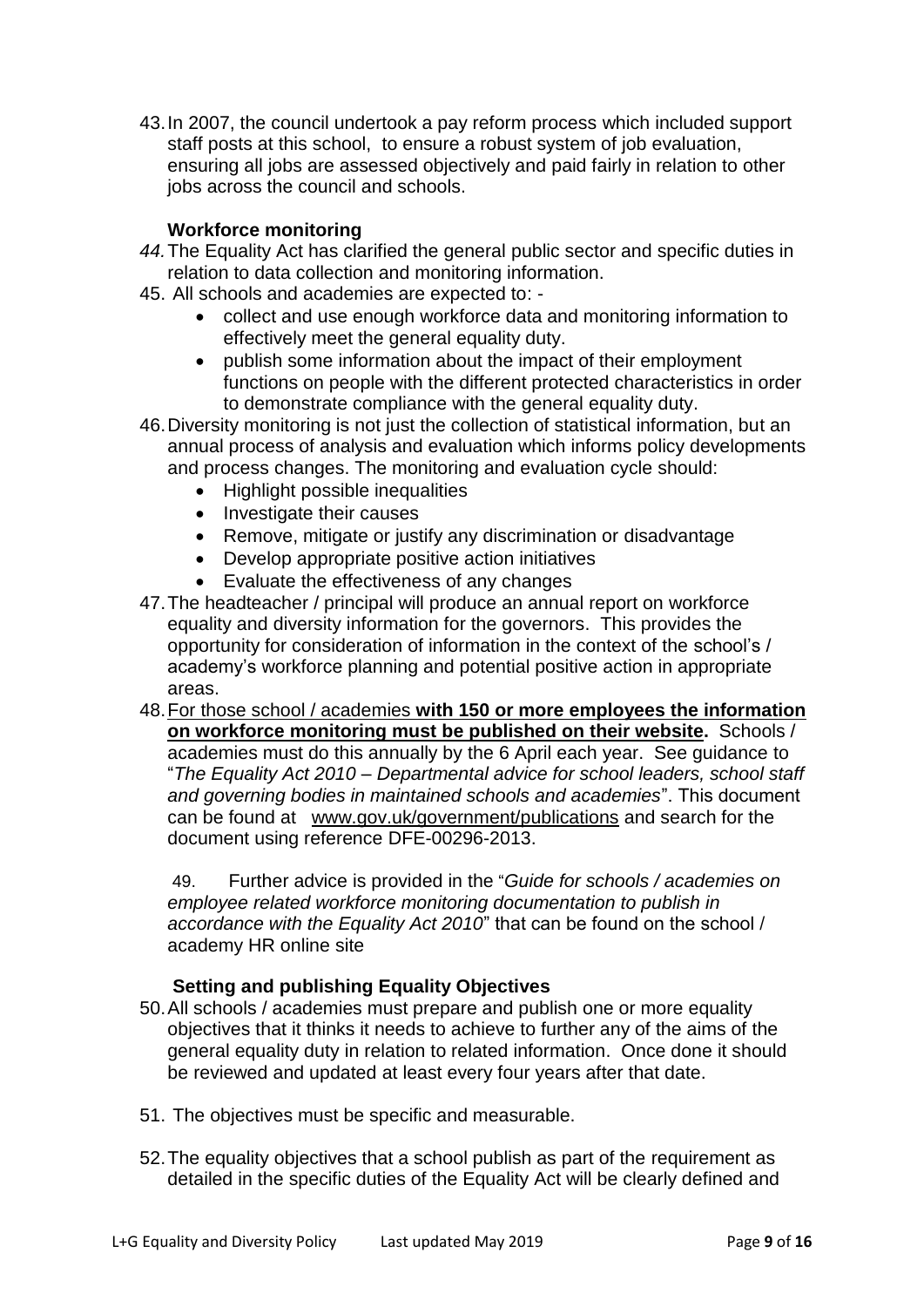measurable commitments. It makes sense if the objectives address key equality issues identified by the school / academy and are contained in the school's / academy's published equality information. By publishing the objectives, the school / academy is making public its priorities for equality.

- 53.The objectives will be agreed with the governing body and it would be good practice to include them in the school / academy development plan.
- **54.**Further advice is provided in the "*Guide for schools / academies on employee related workforce monitoring documentation to publish in accordance with the Equality Act 2010*" that can be found on the school / academy HR online site

# **Acceptable/unacceptable behaviour at work**

- 55.The school / academy expects all employees to be familiar with and comply with the responsibilities and behaviours for employees identified under:
	- This equality and diversity policy and procedure (and directly linked procedures)
	- The dignity at work policy and procedure
	- The school's / academy's code of conduct
- 56.Unacceptable behaviour towards anyone including those with a protected characteristic includes some of the following examples: (this list is not exhaustive)
	- using offensive language
	- offensive jokes or inappropriate language
	- creating or contributing to a hostile working environment
	- bullying and harassment in any form
	- excluding or isolating a colleague(s)
	- inappropriate use of internet or electronic communication including social networking.
	- discrimination against a member of staff or the public on any grounds of sex, race, disability, age, religion or belief, sexual orientation, pregnancy and maternity; gender reassignment or marriage or civil partnership
	- behaviour or body language which demonstrates prejudice or ignorance
- 57.Unacceptable behaviour extends to all the types of discrimination outlined in this policy including:
	- discrimination by association where someone is associated with someone with a protected characteristic (e.g. a child, parent or partner)
	- discrimination by perception where someone is perceived to have a protected characteristic but does not actually possess it.
	- Harassment is also extended to protect those who witness harassment of others and find it offensive.
	- Victimisation as set out below.
- 58.Further information on the Public Sector Equality Duty is available on the Equality and Human Rights Commission website.

# **Breaches to this policy**

59. All school / academy prospective employees and actual employees are entitled to both be treated with dignity and respect and are expected to treat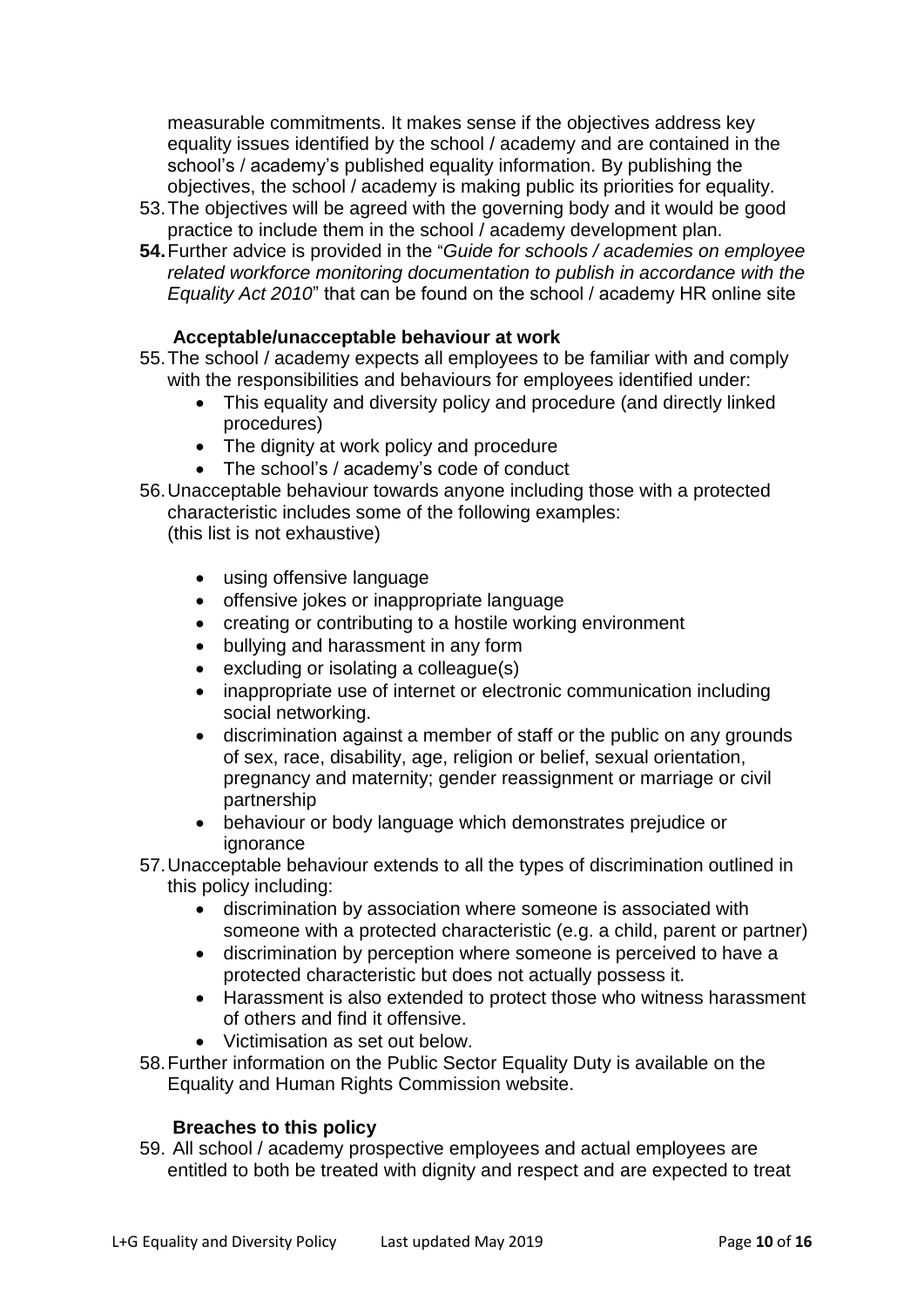others with dignity and respect at all times (including outside of working hours in cases of misconduct - see code of conduct policy and procedure)

- 60.If an employee feels that they have been discriminated against or treated unfairly they should raise this under the dignity at work policy with the headteacher / principal or the chair of governors if the matter concerns the headteacher / principal. Redress over inappropriate behaviour or language can be sought through this policy which could include mediation. In relation to more serious contraventions the policy includes provisions for the matter to be treated in line with the disciplinary policy and procedure.
- 61.Prospective employees should raise concerns either with the headteacher / principal or the person responsible for recruitment to the post for which they have applied for.
- 62.Where a prospective employee or actual employee, feel that they have been the subject of harassment by a third party (i.e. someone who is not directly employed by the school e.g. a member of the public, this should be reported to the headteacher/ principal who will take reasonably practicable steps to deal with the matter.

#### **Types of discrimination and what do they mean**

- 63.The Equality Act has harmonised and strengthened discrimination legislation, the main aspects are defined below, but for further detail and clarification is available from the Equality and Human Rights Commission.
- 64. **Direct discrimination -** Direct discrimination occurs when someone is treated less favourably than another person because of a protected characteristic they have or are thought to have or because they associate with someone who has a protected characteristic.
- 65.Example: If an employer recruits a man rather than a woman because s/he assumes that women do not have the strength to do the job, this would be direct sex discrimination.
- 66.**Indirect discrimination** Indirect discrimination can occur when you have a provision, criterion or practice in your organisation that applies to everyone but particularly disadvantages people who share a protected characteristic and you cannot objectively justify that practice. To justify imposing an apparently neutral policy that disadvantages those with a shared protected characteristic, it must be shown that applying the policy across the board is a proportionate means of achieving a legitimate aim.
- 67.Example: A manager holds all of his team meetings from 2.00 4.00 pm making it very difficult for many part time staff to attend. The majority of part time staff are women and therefore this practice is likely to be indirect sex discrimination as it is unlikely to be objectively justifiable. The manager may have a legitimate aim of holding team meetings at a time when most staff can attend but there are likely to be other ways of achieving that aim in a way that does not disproportionately disadvantage working mothers.
- 68.**Discrimination by association**  This is direct discrimination against someone because they associate with another person who possesses a protected characteristic.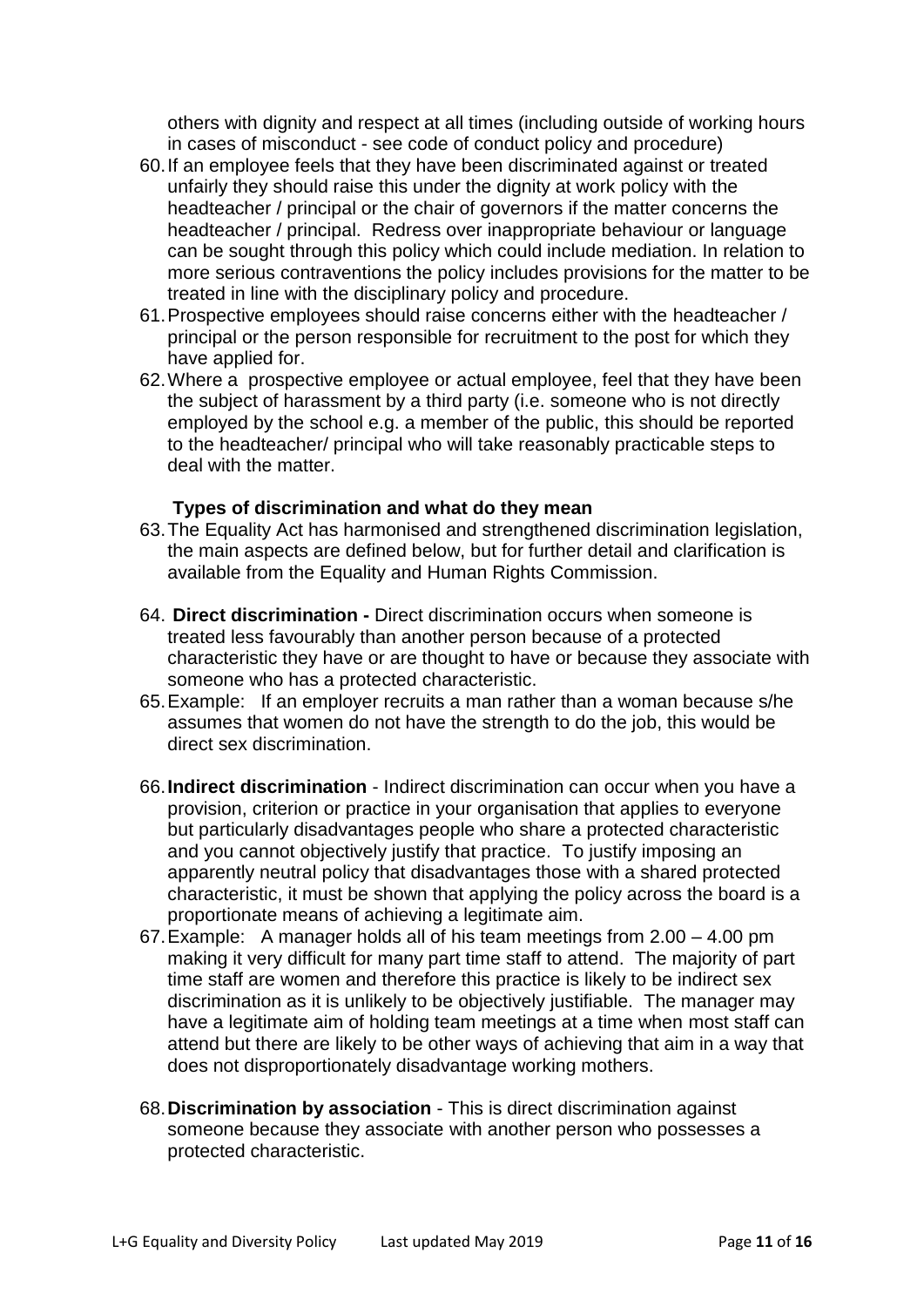- 69.Example: An employer refuses to appoint an employee because she is married to a Muslim, this would be direct religious or belief-related discrimination because of her association with her husband
- 70.**Perception discrimination -** This is direct discrimination against an individual because others think they possess a particular protected characteristic. It applies even if the person does not actually possess that characteristic.
- 71.Example: Where an employer fails to shortlist an applicant on the basis that because of an Irish sounding name they must be Irish, even when they are not actually Irish.
- 72.**Harassment -** Harassment is "unwanted conduct related to a relevant protected characteristic, which has the purpose or effect of violating an individual's dignity or creating an intimidating, hostile, degrading, humiliating or offensive environment for that individual". Employees will now be able to complain of behaviour that they find offensive even if it is not directed at them, and the complainant need not possess the relevant characteristic themselves. Employees are also protected from harassment because of perception and association.
- 73.A school / academy is also potentially liable for harassment of their employees by people (third parties) who are not employees of the school / academy, such as customers or clients. The school / academy are required to take action where they are aware that harassment has taken place, and take reasonable steps to prevent it from happening again.
- 74.Example: An employee is subject to homophobic banter and name calling on the basis that he went to a public school. Even though his colleagues are aware that he is not gay, and he is aware that they know he is not gay this constitutes sexual orientation harassment and is unlawful under the Equality Act.
- 75.**Victimisation -** Victimisation occurs when an employee is treated badly because they have made or supported a complaint or raised a grievance under the Equality Act; or because they are suspected of doing so. An employee is not protected from victimisation if they have maliciously made or supported an untrue complaint.
- 76.Example: A non disabled employee gives evidence on behalf of a disabled colleague at a disciplinary hearing against a manager and is subsequently relocated to a different team with no promotion prospect and less responsibility because of their action at the hearing. This would constitute victimisation under the act which is unlawful.

# **Roles and Responsibilities Headteacher / Principal responsibilities**

77.To ensure that all managers at the school / academy follow and apply the requirements of the Equality Act by: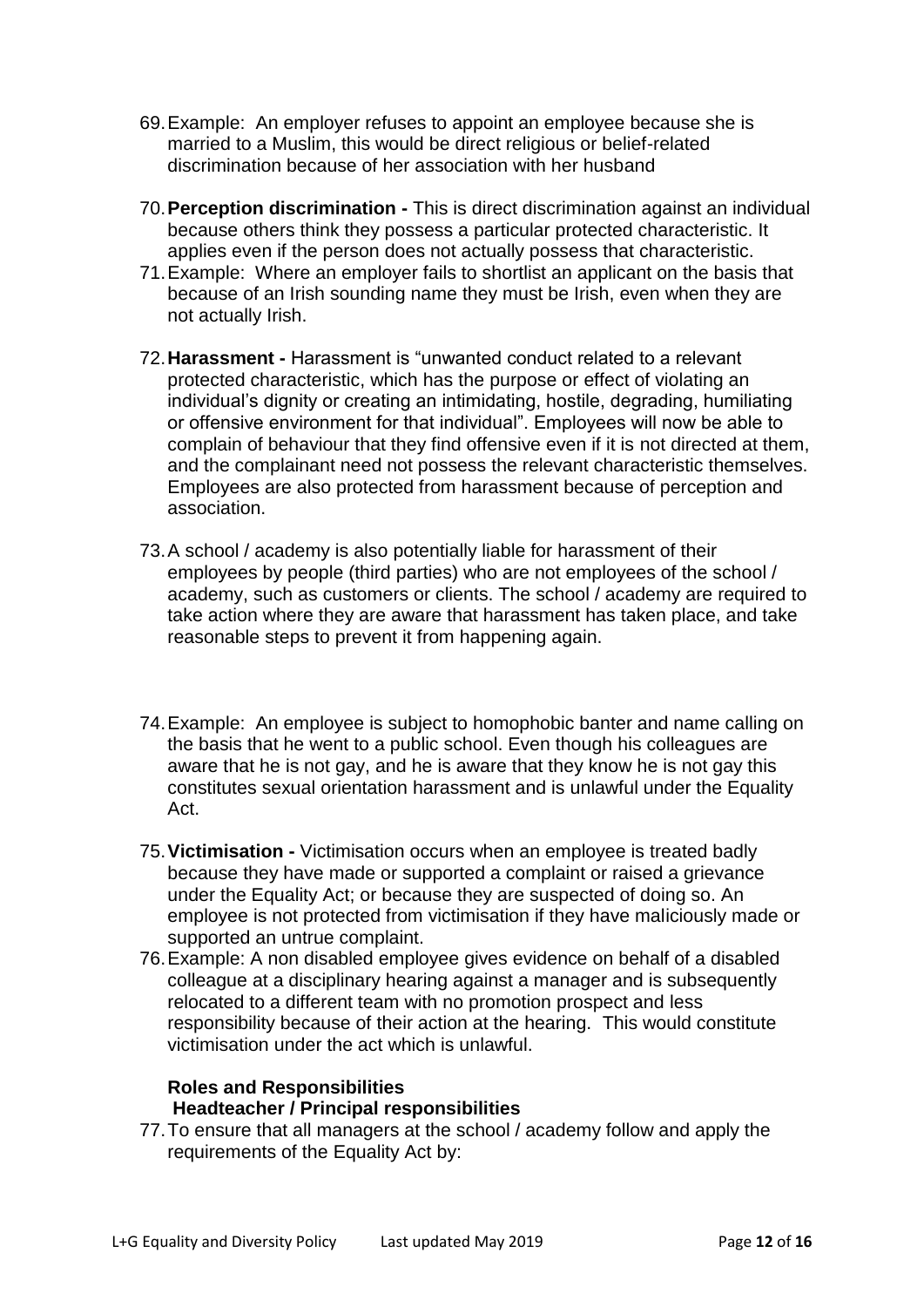- 78.To ensure that all employees are managed fairly and consistently in line with the principles outlined within this policy and specifically:
- 79.To ensure that recruitment and selection is carried out in accordance with the current policy and guidance and to ensure that prospective employees are also treated fairly and consistently in line with the principles outlined within this policy.
- 80.To ensure that employees receive an appropriate and fully accessible induction including information about policies, practices and procedures when they start a new post and that they continue to be informed and updated about changes to these.
- 81.To apply all other employment related policies and procedures and terms and conditions of employment fairly and consistently.
- 82.To ensure that supervision, appraisal and learning development plans for employees take full account of the school's commitment to equality and diversity as set out in this policy and procedure.
- 83.To ensure that equality and diversity is fully integrated into any training and development that is commissioned and delivered for employees.
- 84.To ensure that there is a mechanism in place to discuss, at any time, but at least once a year, with a disabled employee what can be done to make sure that they can develop and use their abilities – this can be through the appraisal process or at a separate meeting.
- 85.When an employee declares their disability to ensure that reasonable adjustments are implemented to remove barriers for disabled staff (and employees with protected characteristics) which potentially put employees at a disadvantage to ensure that they can perform effectively and have equal access to progression in the school.
- 86.To make every effort when employees become disabled to enable them to stay in employment including redeployment where appropriate.
- 87. To give careful consideration to requests for flexible working arrangements including parental leave which enables staff to combine work and other responsibilities and to seek to agree these unless there are operational, financial or other legitimate reasons for not doing so under the relevant policy and procedures.
- 88.To challenge discrimination and unfair treatment in the workplace and ensure that it is dealt with appropriately and where necessary under the dignity at work/disciplinary policy and procedure.
- 89.To ensure that contractors, sub-contractors, consultants, agency workers, volunteers, governors and seconded employees from other organisations are also managed fairly and consistently in line with the principles outlined within this policy and are made aware of the equality and diversity policy and procedure and how they must and must not behave at the school / academy while they are working for you.
- 90.To provide support to any employee who is the subject of unlawful or unacceptable discrimination in the course of his/her employment.
- 91.To take appropriate action in relation to complaints and concerns raised by employees and prospective employees about third party harassment.
- 92.To be mindful and take action to avoid all forms of discrimination as set out in this policy and procedure and to ensure that equal rights and opportunities are provided to all.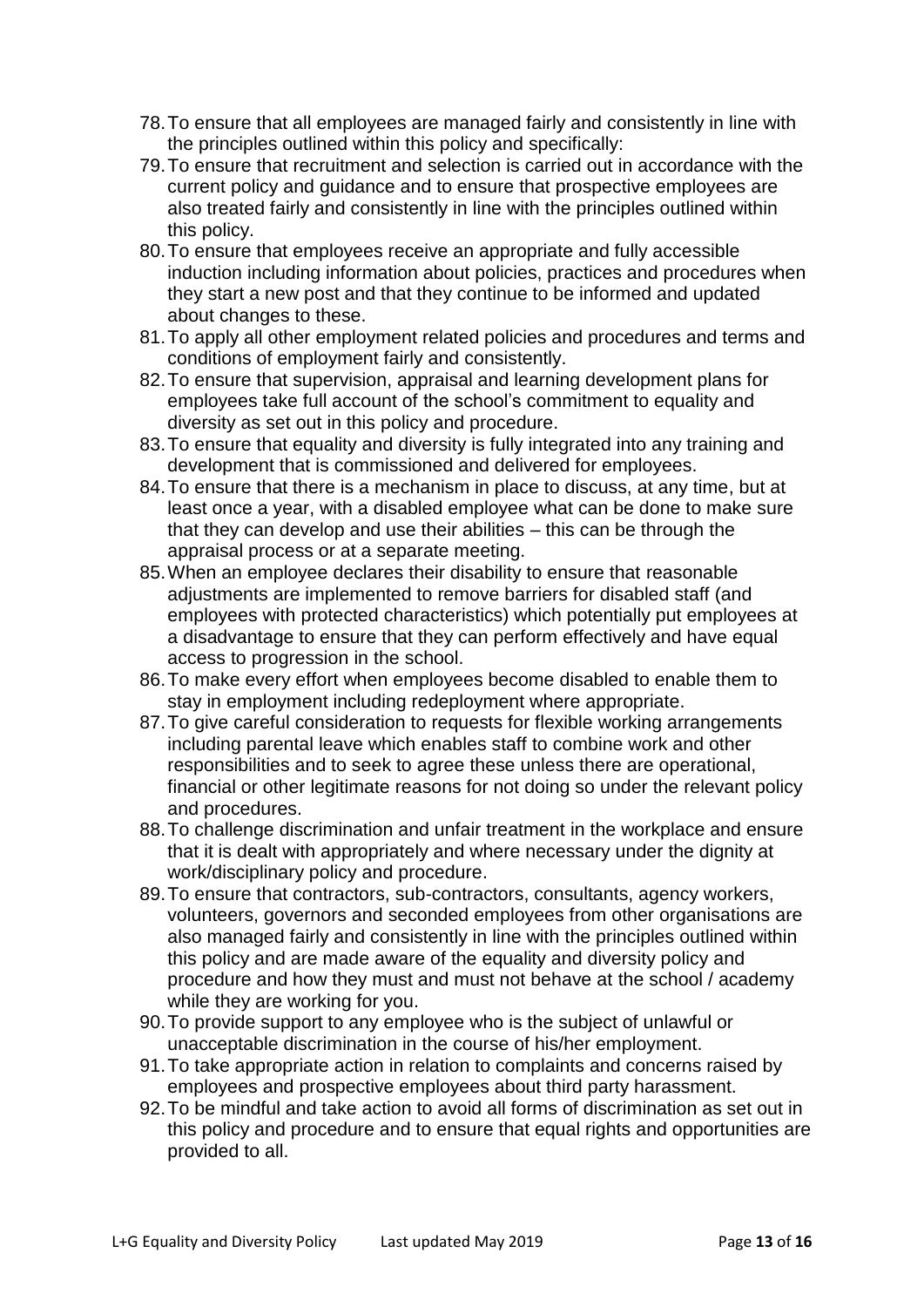- 93.In relation to workforce monitoring, collect and use enough workforce data and monitoring information to effectively meet the general equality duty. Which includes publishing the workforce monitoring information where they have over 150 employees.
- 94.To publish one or more objectives that it thinks it needs to achieve to further any of the aims of the general equality duty. Once done it should be reviewed and updated at least every four years after that date.
- 95.Where objective(s) are set that these are consulted upon with the workforce and governors with final agreement by the governing body

# **Employee Responsibilities**

- 96.To treat colleagues, governors, pupils, volunteers, visitors, and members of the public with dignity and respect, in accordance with the principles set out in this policy and procedure, the dignity at work policy, and the code of conduct policy and specifically:
	- to embrace a culture which provides supportive and positive working relationships and behaviour which underpins the school's vision, values and belief.
	- to be mindful of and take action to avoid becoming involved in any form of discrimination as set out in this policy and procedure.
	- not to aid or collude in circumstances where colleagues, governors, pupils, volunteers, visitors and members of the public are treated in a manner which contravenes the policy and to report any such instances.
	- to make colleagues aware if their conduct or behaviour is inappropriate and to report this to the headteacher / principal.
	- provide support to someone who is subject to such conduct or behaviour
	- to promote good community and workplace relations to foster and encourage an atmosphere of tolerance and support so that there is no place for behaviours which would negatively impact upon the community or school.

#### **Frequently asked questions**

**97.There is regular 'work banter' which often includes mild swearing and derogatory language which I find offensive even though it is not directed at me, can anything be done about this?** 

Yes, language or behaviour which one person finds acceptable may not be acceptable to another and if you are finding language or behaviour offensive you should raise this with your line manager. The relevant colleagues will be informed that the language used is unacceptable to work colleagues and therefore it should not be used. If the informal approach does not succeed formal action can be taken in accordance with the disciplinary policy and procedure. Additional support maybe required at the informal stage to raise awareness in the form of training or coaching in appropriate cases.

**98.What is expected from me in helping to provide a positive working environment and culture?** 

Employees are expected to comply with the requirements of the dignity at work policy and procedure, and code of conduct policy and procedure to co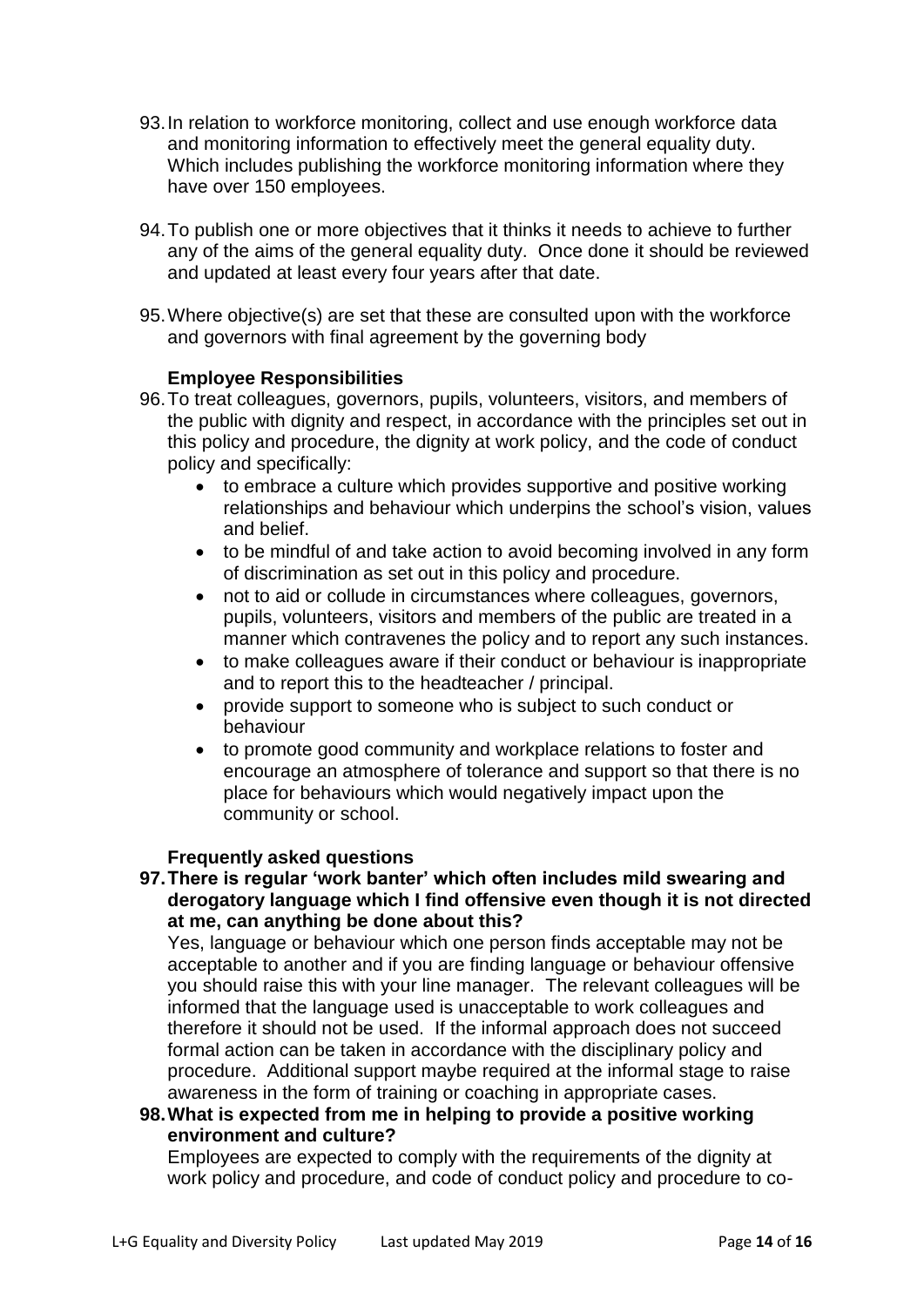operate and support managers in addressing and taking appropriate action to improve areas of concern.

**99. If I witness offensive behaviour or language against another employee but this employee does not report it, am I expected to do anything?**  Yes, employees should speak to the person who has been the target of the abuse and advise them to report it to their line manager under the dignity at work policy. If they don't want to take the matter any further employees should report the incident to the headteacher / principal for them to follow up on. Alternatively, if an employee is personally offended by the incident they have witnessed and it relates to a protected characteristic, they are able to raise the matter under the dignity at work policy and procedure themselves, even though they do not possess the characteristic themself.

# **100. Do I have to disclose my disability status?**

No, there is no legal requirement upon employees to disclose any protected characteristic but it does assist the school in understanding its workforce. By having this information the school can monitor the effectiveness of policies, procedures and identify where further support or positive action needs to be addressed. Employees will not be at any disadvantage for disclosing this information and in fact there are further rights and support available for disabled staff and any staff who have other protected characteristics.

# **[Relevant legislation](http://thewire.wiltshire.council/)**

- 101.The Equality Act 2010. This policy and procedure reflects the first parts of the implementation of the Equality Act in October 2010 and April 2011. A number of provisions from the Act are still subject to consideration by the Government Equalities Office (GEO)
- 102.The school will also have due regard to the relevant codes of employment practice issued by the Equality and Human Rights Commission.
- 103.Human Rights Act 1998

# **Advice and guidance**

- 104.If an employee requires help in understanding this policy they should contact the headteacher / principal or trade union representative if they are a member.
- 105.If, due to the nature of the query, it is not appropriate to contact the headteacher / principal employees should contact the chair of governors.
- 106.The Headteacher / principal / Chair of Governors should contact their Education HR advisor for support and guidance regarding this policy.

#### **For further advice**

- 107. There are a number of related policies and procedures that you should be aware of including:
	- Disability support in the workplace policy and procedure
	- Dignity at work policy and procedure
	- Recruitment policy and procedure
	- Code of Conduct
	- Whistleblowing policy and procedure
	- Grievance policy and procedure
	- Sickness absence management policy and procedure